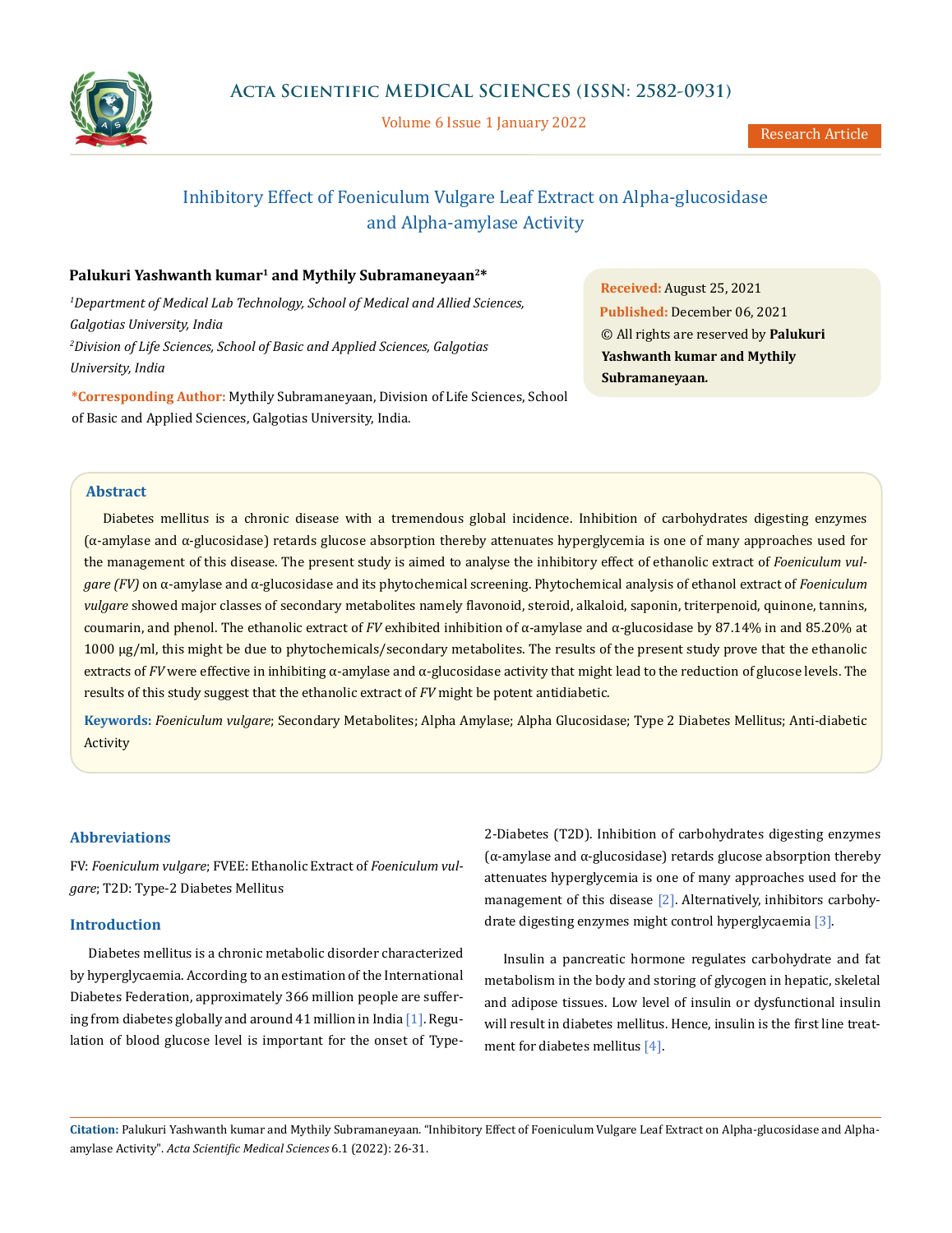Alpha amylase hydrolyses dietary starch into glucose prior to absorption. Alpha-glucosidase, a membrane bound enzyme catalyses the cleavage of disaccharides to glucose. So, inhibitors carbohydrates digesting enzymes may reduce the absorption of dietary carbohydrates and suppress post-prandial hyperglycemia. Inhibition of alpha amylase and alpha glucosidase can lead to reduction in post prandial hyperglycemia in diabetic condition  $[5,6]$  and they could be one of the most effective approaches to control diabetes. Currently available therapies for diabetes include insulin and various oral antidiabetic agents such as sulfonylureas, biguanides and glinides. Many of them have several serious adverse effects; therefore, the search for more effective and safer hypoglycemic agents is one of the important areas of investigation.

*α-amylase and α- glucosidase inhibitors from plant sources offer an attractive strategy to attenuate hyperglycaemia due to their efficacy and less/nil side effects* and a strong inhibition activity against  $\alpha$ -glucosidase [7]. Widespread species of plants have been described in literature for potential hypoglycemic activity. Due to their efficacy, less/nil side effects and relatively low costs, herbal drugs are used widely in developing countries even when their biologically active compounds are unknown  $[8,9]$ .

Today in this modern world, even though synthetic drugs are readily available and highly effective in curing various diseases, there are people who still prefer using traditional folk medicines because of their less harmful effects. There is a wide diversity of compounds, especially secondary metabolites, found and isolated from plants and studies have shown that these compounds have anticancer, antioxidant, anti-diabetic, antibacterial, analgesic, antiinflammatory, antitumor, antiviral and many other activities to a greater or lesser extent  $[10]$ . Many bioactive compounds from different plants have been reported to have hypoglycemic effect, in that mostly phenolics and triterpenoids such as oleanane, ursane, lupane, and flavonoids have a positive correlation as antidiabetic agents [11,12].

There has been a lot of effort to identify and develop functional food and lead compounds that are suitable for the treatment of diabetes. Plant-based  $\alpha$ -amylase and  $\alpha$ -glucosidase inhibitors are phytoconstituents that have various pharmacological and physiological functions. Plant based drugs have been widely used for diabetic treatment over thousands of years due to their traditional acceptability, efficacy, and lesser side effects. With greater incidence, management of diabetes without any side effects is still a challenge [12,14]. Hence, screening of plant based  $\alpha$ -amylase and α-glucosidase inhibitors had received much attention.

*Foeniculum vulgare* (FV), fennel is known to be used for its various medicinal properties. Numerous studies have shown its various pharmacological activities due to its phytoconstituents such as phenolic compounds, flavonoids, and fatty acids etc. [15-18]. Though various studies have been conducted on the different medicinal properties of FV, the present study was focused on assessing the effects of ethanolic extract of the plant on the anti-diabetic properties of FV by the phytochemical analysis, α-amylase, and α-glucosidase inhibitory activity.

# **Materials and Methods**

# **Collection of plant material and preparation of crude extracts**

The plant materials of *Foeniculum vulgare* were obtained from a market in Chennai, Tamil Nadu, India. The plant materials obtained were identified and authenticated. They were washed in tap water and then air dried at room temperature. Cold percolation method was used to obtain the ethanolic extract of FV  $[19]$ . The extract was prepared in 1:5 (w/v) at room temperature for 48 hours. The extract was filtered using a No. 1 Whatmann filter and processed in a vacuum evaporator.

# **Phytochemical screening of ethanol extract of** *foeniculum vulgare*

Qualitative tests were performed to assess the nature of phytochemicals present in the ethanolic extract of *Foeniculum vulgare* (FVEE) as per the standard procedure [18].

### **Liebermann-burchard test**

Extract was dissolved in minimum of chloroform. Acetic acid was added and heated. Few drops of acetic anhydride and concentrated  $\rm{H}_{2}SO_{4}$  were added. Green colour shows the presence of Steroid.

# **Noller's test**

Extract was treated with tin and thionyl chloride and was heated in a water bath. Purple colour shows the presence of Triterpenoid.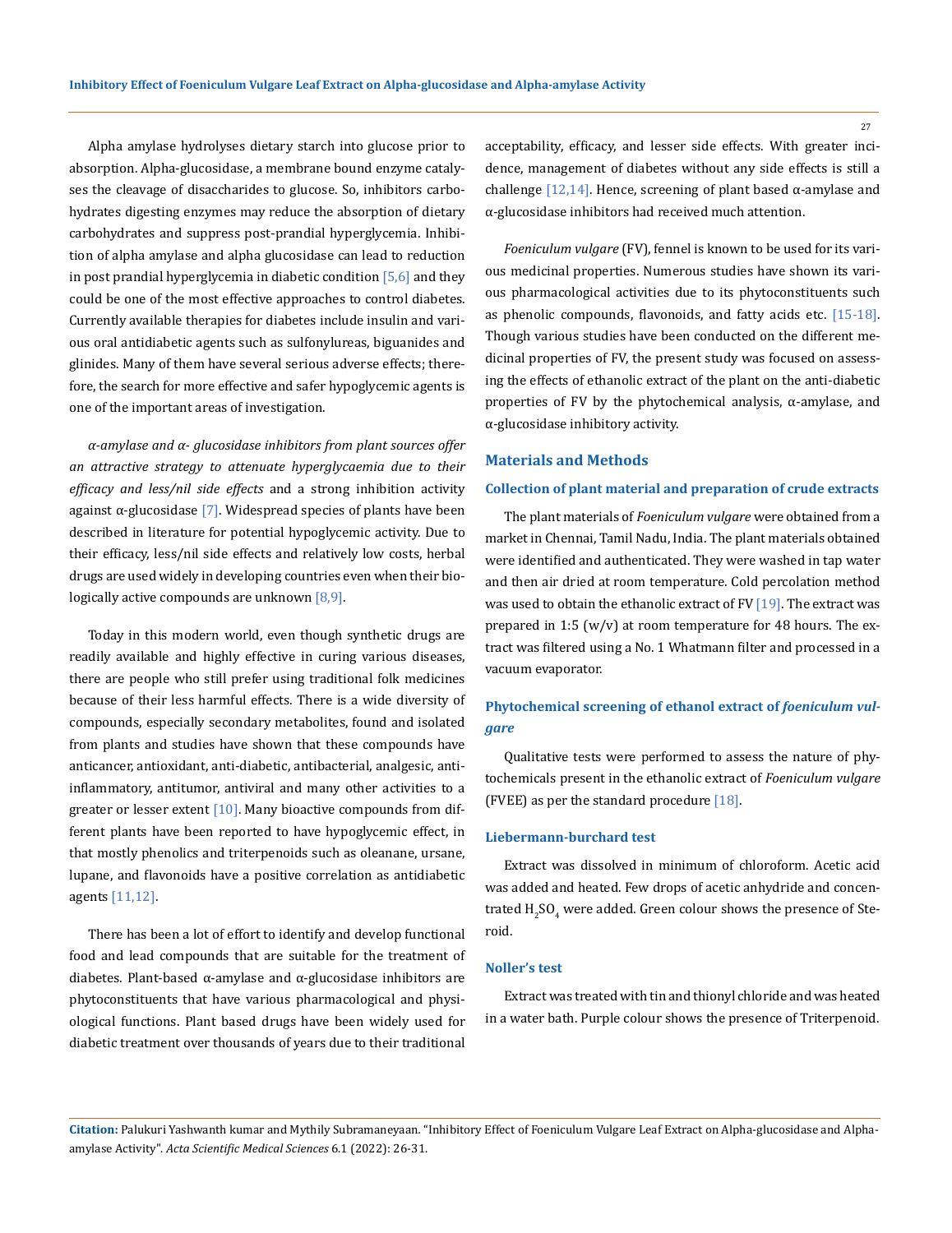#### **Shinoda test**

Extract was dissolved in alcohol. Magnesium bits and concentrated hydrochloric acid was added. It was heated in a water bath. Majenta colour shows the presence of Flavonoid.

# **Test for furan**

Extract was dissolved in alcohol. p-dimethyl amino benzaldehyde and concentrated hydrochloric acid was added and was heated in a water bath. Pink colour shows the presence of Furans.

#### **Test for sugar**

Extract was treated with anthrone and concentrated  $H_2SO_4$ . It was heated in a water bath. Green colour shows the presence of Sugar.

## **Test for coumarin**

Extract was shaken with 10% NaOH. Yellow colour shows the presence of Coumarin. The substance regenerates when concentrated  $\mathrm{H_2SO_4}$  is added.

#### **Test for quinone**

Extract was treated with concentrated  $\rm{H_2SO_4}$  Red colour shows the presence of Quinone.

#### **Test for saponin**

Extract was shaken with water. Frothing shows the presence of Saponin.

### **Test for tannin**

Extract was shaken with water and lead acetate solution was added. White precipitate shows the presence of Tannin.

#### **Test for acid**

Extract was treated with sodium bicarbonate solution. Effervescence shows the presence of Acid.

#### **Test for phenol**

Extract was dissolved in alcohol. Ferric chloride is added. Bluish colour shows the presence of Phenol.

# **Test for alkaloid**

Extract was taken in acetic acid and few drops of freshly prepared Dragendorff's reagent are added. A brick red or orange precipitate shows the presence of Alkaloids.

#### *α-amylase and α-glucosidase inhibitory activity*

*α-amylase and α-glucosidase* inhibitory activity of FVEE at concentrations - 125 *μg*/ml, 250 *μg*/ml, 500 *μg*/ml, 750 *μg*/ml and 1000 *μ/ml* was carried out according to the standard method with minor modification [19,20]. The reaction mixture containing phosphate buffer (100 mM, pH = 6.8), enzymes (α-amylase-2 U/ ml*, α-glucosidase -* 1U/ml), and 20 *μl* of varying concentrations of extract and fractions (125 μg/ml, 250 μg/ml, 500 *μg/ml, 750 μg/* ml and 1000 *μ/ml) was preincubated at 37°C for 20 min. Then, the substrate was added (substrate for α-*amylase - 1% soluble starch in 100 mM phosphate buffer pH 6.8; substrate for *α-glucosidase - 4-Nitrophenyl-β-D- glucopyranoside, 5 mM*) and incubated further at 37°C for 30 min. The absorbance of the resulting mixture was measured at 540 nm and 405nm for α-amylase and *α-glucosidase*  inhibitory activity respectively. The results were expressed as percentage inhibition, which was calculated using the formula,

Inhibitory activity  $(\%) = (1-As/Ac) \times 100$  (As-Absorbance of Standard, Ac-Absorbance of Control)

#### **Statistical analysis**

All data are represented as Mean  $\pm$  SD. The comparisons between the groups were analyzed (ANOVA and Bonferroni Test) using SPSS. A P-value < 0.05 were significant.

#### **Results and Discussion**

In the present investigation FVEE was screened for phytochemical analysis, α-amylase, and α-glucosidase inhibitory effects *in vitro*. Phytochemical screening of FVEE was found to contain various phytochemical constituents (shown in Table 1). FVEE possessed presence steroid, triterpenoid, coumarin, flavonoid, quinone, saponin, tannin, phenol, and alkaloid. Normally, phytochemicals are found to be present in parts of the plants such as roots, stems, leaves, flowers, fruits, or seeds [21]. Phytochemicals play a vital role in preventing disease and promoting health. Numerous studies had been carried out to identify and isolate the chemical components, to establish their efficacy and to understand the underlying mechanism of their action [22].

In the present study FVEE were evaluated for their inhibitory effect on α-amylase and α-glucosidase enzymes by *in-vitro* meth-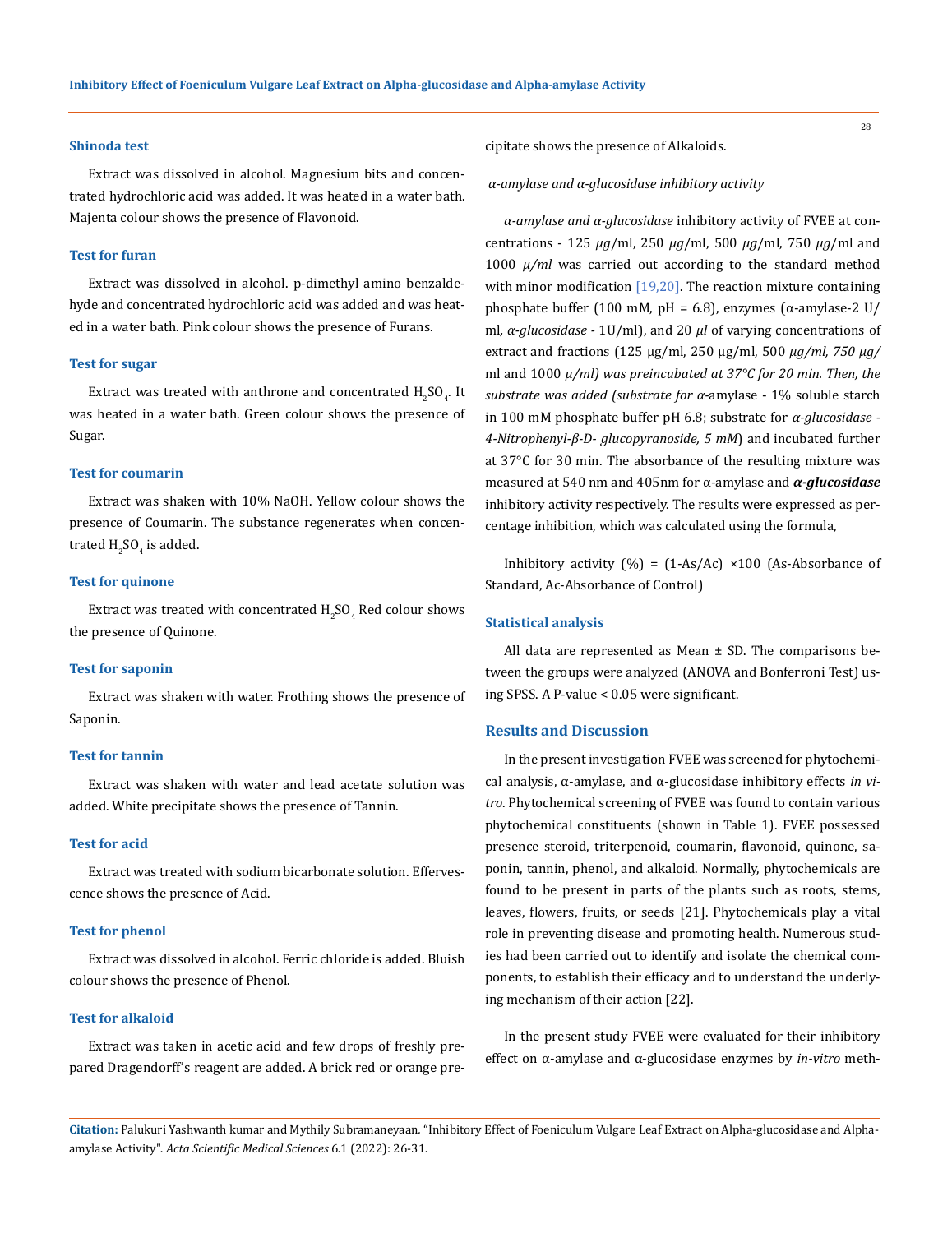od. FVEE at different concentrations-125 μg/ml, 250 μg/ml, 500 μg/ml, 750 μg/ml and 1000 μ/ml exhibited α-amylase (Table 2) and α-glucosidase inhibitory activity (Table 3). Alpha amylase and alpha glucosidase inhibition activity of ethanolic extracts of *Foeniculum vulgare* were significantly different from the Acarbose, the standard reference drug (P < 0.05).

The use of herbal drugs as complementary approaches in existing medications for the treatment of diabetes as many plants are known for hypoglycemic activity. Mainly two carbohydrate hydrolyzing enzymes are responsible for the development of postprandial hyperglycaemia. α-amylase and α-glucosidase catalyze the digestion of polysaccharides to disaccharides and catalyze the formation of monosaccharides. Hence, inhibitors of α-amylase and α-glucosidase are useful in the control of hyperglycemia as they delay carbohydrate digestion, which consequently reduce the postprandial plasma glucose level [23-25].

| S. No | <b>Phytochemical tests</b> | <b>FVEE</b> | <b>Phytochemical Present</b> |
|-------|----------------------------|-------------|------------------------------|
| 1     | Liebermann-Burchad         | +           | Steroid                      |
|       | test                       |             |                              |
| 2     | Noller's test              | $\ddot{}$   | Triterpenoid                 |
| 3     | Shinoda test               | $\ddot{}$   | Flavonoid                    |
| 4     | Furan test                 |             |                              |
| 5     | Coumarin test              |             |                              |
| 6     | Sugar test                 |             |                              |
| 7     | Ouinone test               | +           | Ouinone                      |
| 8     | Saponin test               |             |                              |
| 9     | Acid test                  |             |                              |
| 10    | Tannin test                | $\ddot{}$   | Tannin                       |
| 11    | Phenol test                | $\ddot{}$   | Phenol                       |
| 12    | Alkaloid test              | ÷           | Alkaloid                     |

**Table 1:** Phytochemical screening of ethanol extract of leaves of *Foeniculum vulgare* (FVEE).

The use of enzymes that are known to inhibit the  $\alpha$ -glucosidase and  $\alpha$ -amylase enzyme in the small intestine helps in the digestion of carbohydrate and lowers the postprandial glucose level in people with diabetes [26-29]. This study focused on the use of FVEE for the development of new drugs with lesser adverse effects. The study showed that FVEE can inhibit the activity of  $\alpha$ -amylase. This

| SI.            | <b>Concentrations</b> | <b>Acarbose</b> % | <b>Foeniculum vulgare</b> |
|----------------|-----------------------|-------------------|---------------------------|
| N <sub>o</sub> | $(\mu g/ml)$          |                   | $\frac{0}{0}$             |
|                | FVEE $125 \mu g$      | $38.15 \pm 0.13$  | $35.23 \pm 0.22$          |
| 2              | <b>FVEE 250 µg</b>    | $56.24 \pm 0.20$  | $53.20 \pm 0.33$          |
| 3              | <b>FVEE 500 µg</b>    | $70.13 \pm 0.30$  | $69.31 \pm 0.45$          |
| 4              | <b>FVEE 750 µg</b>    | $81.19 \pm 0.42$  | $79.19 \pm 0.39$          |
| 5              | <b>FVEE 1000 µg</b>   | $88.13 \pm 1.31$  | $87.14 \pm 1.30$          |

29

**Table 2:** Alpha amylase inhibition activity of ethanolic extracts of *Foeniculum vulgare* (FVEE).

| S.             | <b>Concentrations</b> | <b>Acarbose</b> % | <b>Foeniculum vulgare</b> |
|----------------|-----------------------|-------------------|---------------------------|
| N <sub>o</sub> | $\mu$ g/ml            |                   | $\frac{0}{0}$             |
| 1              | <b>FVEE 125 µg</b>    | $42.21 \pm 0.53$  | $40.19 \pm 0.20$          |
| 2              | <b>FVEE 250 µg</b>    | $53.14 \pm 0.35$  | $59.33 \pm 0.13$          |
| 3              | <b>FVEE 500 µg</b>    | $74.22 \pm 0.19$  | $65.24 \pm 0.21$          |
| 4              | <b>FVEE 750 µg</b>    | $82.24 \pm 0.59$  | $80.22 \pm 0.19$          |
| 5              | <b>FVEE 1000 µg</b>   | $87.19 \pm 1.24$  | $85.20 \pm 1.33$          |

**Table 3:** Alpha glucosidase inhibition activity of ethanolic extracts of *Foeniculum vulgare* (FvEE).

result agrees with previous reports which indicated that hypoglycaemic activity through either increased secretion of the insulin from pancrease or similar action to the insulin [30]. *Annona squamosa,* custard apple, exhibited antidiabetic activity by promoting insulin release from the pancreatic islets, increasing utilization of glucose in muscle, and inhibiting the glucose output from liver [31].

The FVEE exhibits strong inhibition towards the activity of the enzyme viz., α-amylase and α-glucosidase. Kwon., *et al*. [26] suggested that plants based  $\alpha$  -glucosidase enzymes to treat postprandial hyperglycemia. The active components of the extract can inhibit the activity of the enzymes by binding to a separate site. It has been hypothesized that the phytoconstituents in FV inhibit the α-amylase and α-glucosidase enzymes

by binding to the substrate and preventing the breakdown of disaccharides. The use of these compounds could provide a variety of beneficial effects and further structural elucidation and characterization methodologies must be carried out to identify the bioactive constituents. The phytochemical constituents of FV exhibited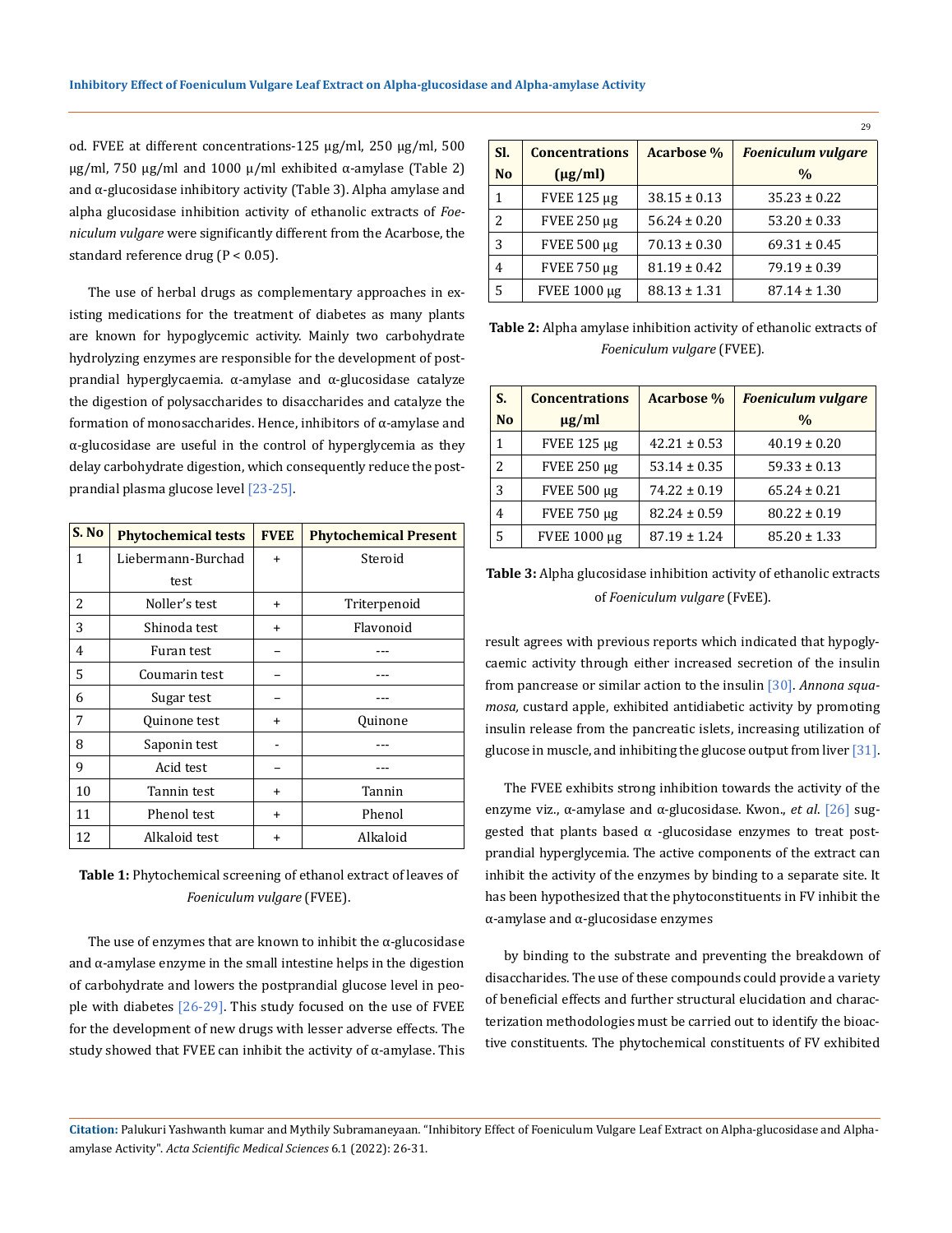antidiabetic potential by inhibiting alpha amylase and alpha glucose and this might be due to synergistic effect. This study shows that the FV's antidiabetic effect could be due to inhibition of alpha amylase and alpha glucosidase by its phytoconstituents. However, further study is needed to isolate the active principles in this plant which is responsible for this activity.

# **Conclusion**

Diabetes is one of the world's greatest health problems, affecting about 171 million people and most of these will be dominated by those suffering from type 2 diabetes. This increasing trend in type 2 diabetes mellitus has become a serious medical concern worldwide, which accounts for 9% of deaths that prompts every effort in exploring for new therapeutic agents to stem its progress. Although the drug treatment for type 2 diabetes mellitus has been improved to some extent during the last decade, drug resistance is still a big concern that needs to be dealt with effective approaches. One of the strategies to monitor blood glucose for type II diabetes mellitus is to either inhibit or reduce the production of glucose from the small intestine. In the present investigation ethanol extract of *Foeniculum vulgare* was screened for phytochemical analysis and  $\alpha$ -amylase and  $\alpha$ -glucosidase inhibitory effects were studied *in vitro*. α-amylase and α-glucosidase inhibitors interfere with the digestion of carbohydrates, achieving better glycemic control. Thus, natural products of great structural diversity are still a good source for searching for such inhibitors, thereby motivating to explore biologically active compounds from the highly diverse plants. In our study ethanol extract of *Foeniculum vulgare* inhibit the  $\alpha$ -amylase and  $\alpha$ -glucosidase might be due to the presence of several phytochemicals such as flavonoid, steroid, alkaloid, saponin, triterpenoid, quinone, tannins, coumarin, and phenol in it. Plants have been a good source of medicine for the treatment of various type of disease, still many plants and active compounds obtained from plants have not been well characterized. More investigations must be carried out to evaluate the exact mechanism of action of medicinal plants with antidiabetic activity.

# **Conflict of Interest**

The authors declare no conflict of interest.

# **Bibliography**

1. Mitra A., *et al.* ["Mechanistic studies of lifestyle interventions in](https://www.ncbi.nlm.nih.gov/pmc/articles/PMC3538986/)  type 2 diabetes". *[World Journal of Diabetes](https://www.ncbi.nlm.nih.gov/pmc/articles/PMC3538986/)* 3 (2021): 201-207.

- 2. [Tiwari AK and Rao JM. "Diabetes mellitus and multiple thera](https://www.jstor.org/stable/24106071)[peutic approaches of phytochemicals: Present status and fu](https://www.jstor.org/stable/24106071)ture prospects". *[Current Science](https://www.jstor.org/stable/24106071)* 83 (2002): 30-38.
- 3. Ghadyale V., *et al.* ["Effective control of postprandial glucose](https://pubmed.ncbi.nlm.nih.gov/21792369/)  [level through inhibition of intestinal alpha glucosidase by](https://pubmed.ncbi.nlm.nih.gov/21792369/)  Cymbopogon martinii (Roxb.)". *[Evidence-Based Complemen](https://pubmed.ncbi.nlm.nih.gov/21792369/)[tary and Alternative Medicine](https://pubmed.ncbi.nlm.nih.gov/21792369/)* 2012 (2012): 372909.
- 4. Benedict S., *et al.* ["Intranasal insulin enhances postprandial](https://pubmed.ncbi.nlm.nih.gov/20876713/)  [thermogenesis and lowers postprandial serum insulin levels](https://pubmed.ncbi.nlm.nih.gov/20876713/)  in healthy men". *Diabetes* [60.1 \(2010\): 114-118.](https://pubmed.ncbi.nlm.nih.gov/20876713/)
- 5. Al-Zuhair A., *et al.* "Two potent competitive inhibitors discriminating alpha-glucosidase family I from family II". *Carbohydrate Research* 339 (2004): 1035-1040.
- 6. Kimura K., *et al.* ["Two potent competitive inhibitors discrimi](file:///D:/AS/ASMS/ASMS-21-RA-306/Al-Zuhair%20A.,%20et%20al.%20“Two%20potent%20competitive%20inhibitors%20discriminating%20alpha-glucosidase%20family%20I%20from%20family%20II)[nating alpha-glucosidase family I from family II".](file:///D:/AS/ASMS/ASMS-21-RA-306/Al-Zuhair%20A.,%20et%20al.%20“Two%20potent%20competitive%20inhibitors%20discriminating%20alpha-glucosidase%20family%20I%20from%20family%20II) *Carbohydrate Research* [339 \(2004\): 1035-1040.](file:///D:/AS/ASMS/ASMS-21-RA-306/Al-Zuhair%20A.,%20et%20al.%20“Two%20potent%20competitive%20inhibitors%20discriminating%20alpha-glucosidase%20family%20I%20from%20family%20II)
- 7. Afonne OE., *et al.* ["Some pharmacological properties of syn](https://www.researchgate.net/publication/14495716_Some_pharmacological_properties_of_Synclisia_scabrida_III)clisia scabrida iii". *[Indian Journal of](https://www.researchgate.net/publication/14495716_Some_pharmacological_properties_of_Synclisia_scabrida_III) Pharmacology* 32 (2000): [239-241.](https://www.researchgate.net/publication/14495716_Some_pharmacological_properties_of_Synclisia_scabrida_III)
- 8. Daisy R., *et al.* ["A novel steroid from Elephantopus Scaber L.](https://pubmed.ncbi.nlm.nih.gov/18693100/)  [an Ethnomedicinal plant with antidiabetic activity".](https://pubmed.ncbi.nlm.nih.gov/18693100/) *Journal of Phytomedicine* [16 \(2009\): 252-257.](https://pubmed.ncbi.nlm.nih.gov/18693100/)
- 9. Shirwaikar K., *et al.* ["Antidiabetic activity of alcoholic stem ex](https://pubmed.ncbi.nlm.nih.gov/15707777/)[tract of Coscinium fenestratum in streptozotocin nicotinamide](https://pubmed.ncbi.nlm.nih.gov/15707777/)  induced type 2 diabetic rats". *[Journal of Ethnophaacology](https://pubmed.ncbi.nlm.nih.gov/15707777/)* 97 [\(2005\): 369-374.](https://pubmed.ncbi.nlm.nih.gov/15707777/)
- 10. Miliauskas G., *et al.* ["Screening of radical scavenging activity of](https://www.sciencedirect.com/science/article/abs/pii/S0308814603003492)  [some medicinal and aromatic plant extracts".](https://www.sciencedirect.com/science/article/abs/pii/S0308814603003492) *Food chemistry* [85.2 \(2004\): 231-237.](https://www.sciencedirect.com/science/article/abs/pii/S0308814603003492)
- 11. Sales PM., *et al.* ["α-amylase inhibitors: A review of raw ma](https://pubmed.ncbi.nlm.nih.gov/22365095/)[terial and isolated compounds from plant source".](https://pubmed.ncbi.nlm.nih.gov/22365095/) *Journal of [Pharmacy and Pharmaceutical Sciences](https://pubmed.ncbi.nlm.nih.gov/22365095/)* 15 (2012): 141-183.
- 12. Tundis R., *et al.* ["Natural products as alpha-amylase and alpha](https://pubmed.ncbi.nlm.nih.gov/20470247/)[glucosidase inhibitors and their hypoglycaemic potential in](https://pubmed.ncbi.nlm.nih.gov/20470247/)  [the treatment of diabetes: An update".](https://pubmed.ncbi.nlm.nih.gov/20470247/) *Mini-Reviews in Medicinal Chemistry* [10 \(2010\): 315-331.](https://pubmed.ncbi.nlm.nih.gov/20470247/)
- 13. Geethalakshmi DVL., *et al.* ["A-amylase inhibitory activity of](https://www.researchgate.net/publication/258704729_a-Amylase_Inhibitory_Activity_of_Trianthema_decandra_L)  Trianthema decandra L". *[International Journal of Biotechnol](https://www.researchgate.net/publication/258704729_a-Amylase_Inhibitory_Activity_of_Trianthema_decandra_L)[ogy and Biochemistry](https://www.researchgate.net/publication/258704729_a-Amylase_Inhibitory_Activity_of_Trianthema_decandra_L)* 6.3 (2010): 369-376.

30

**Citation:** Palukuri Yashwanth kumar and Mythily Subramaneyaan*.* "Inhibitory Effect of Foeniculum Vulgare Leaf Extract on Alpha-glucosidase and Alphaamylase Activity". *Acta Scientific Medical Sciences* 6.1 (2022): 26-31.